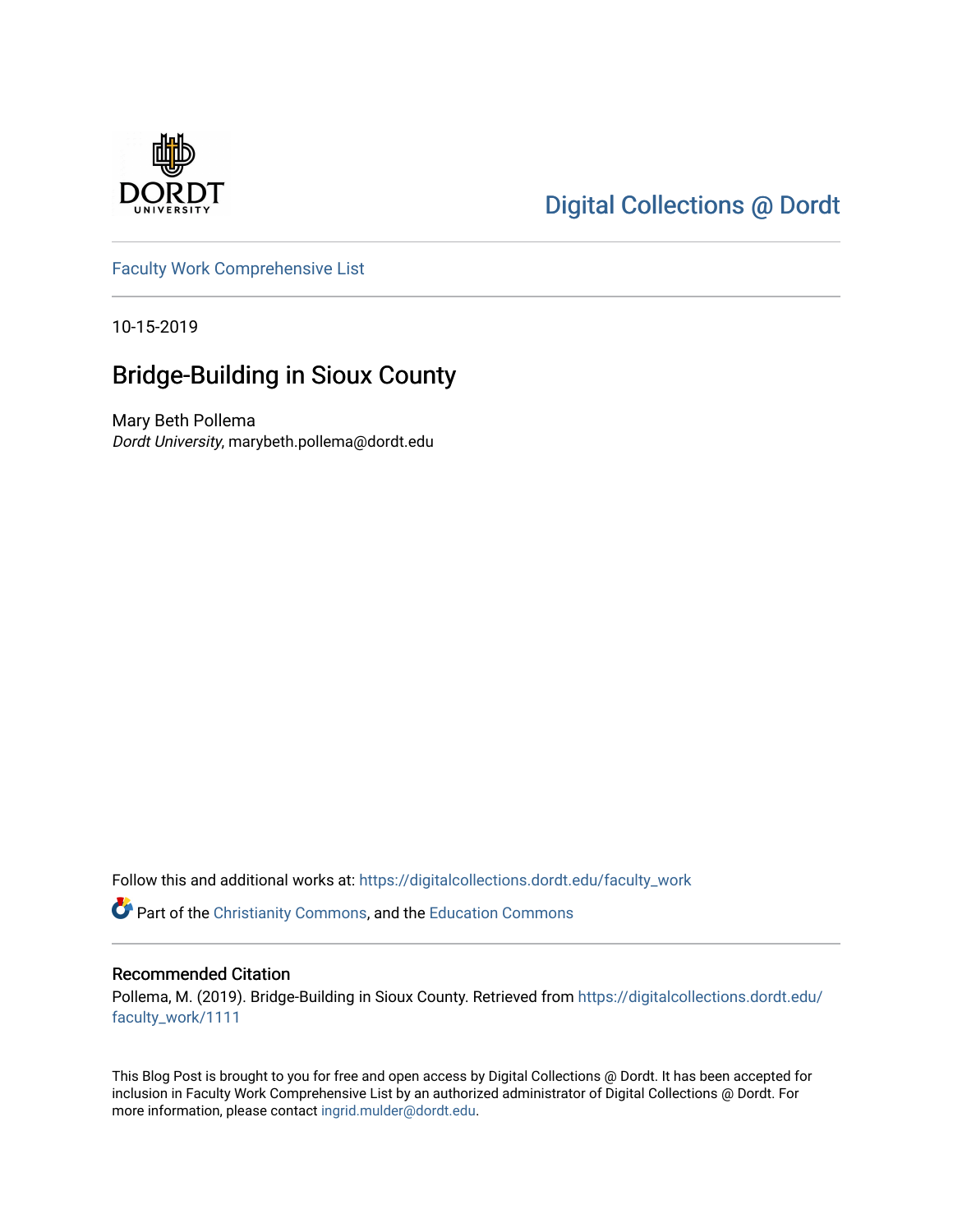## Bridge-Building in Sioux County

#### **Abstract**

"Recently, I had the opportunity to talk with Alex Vasquez, director of Young Life in Sioux County, about his work in the community. He is speaking from several platforms that allow him to serve as a "bridge builder" between cultures within Sioux Center."

Posting about partnering with immigrants in our communities from In All Things - an online journal for critical reflection on faith, culture, art, and every ordinary-yet-graced square inch of God's creation.

<https://inallthings.org/bridge-building-in-sioux-county/>

#### Keywords

In All Things, Sioux County, Hispanic Americans, communities, lay ministry

#### **Disciplines**

Christianity | Education

#### **Comments**

[In All Things](http://inallthings.org/) is a publication of the [Andreas Center for Reformed Scholarship and Service](http://www.dordt.edu/services_support/andreas_center/) at Dordt [University](http://www.dordt.edu/).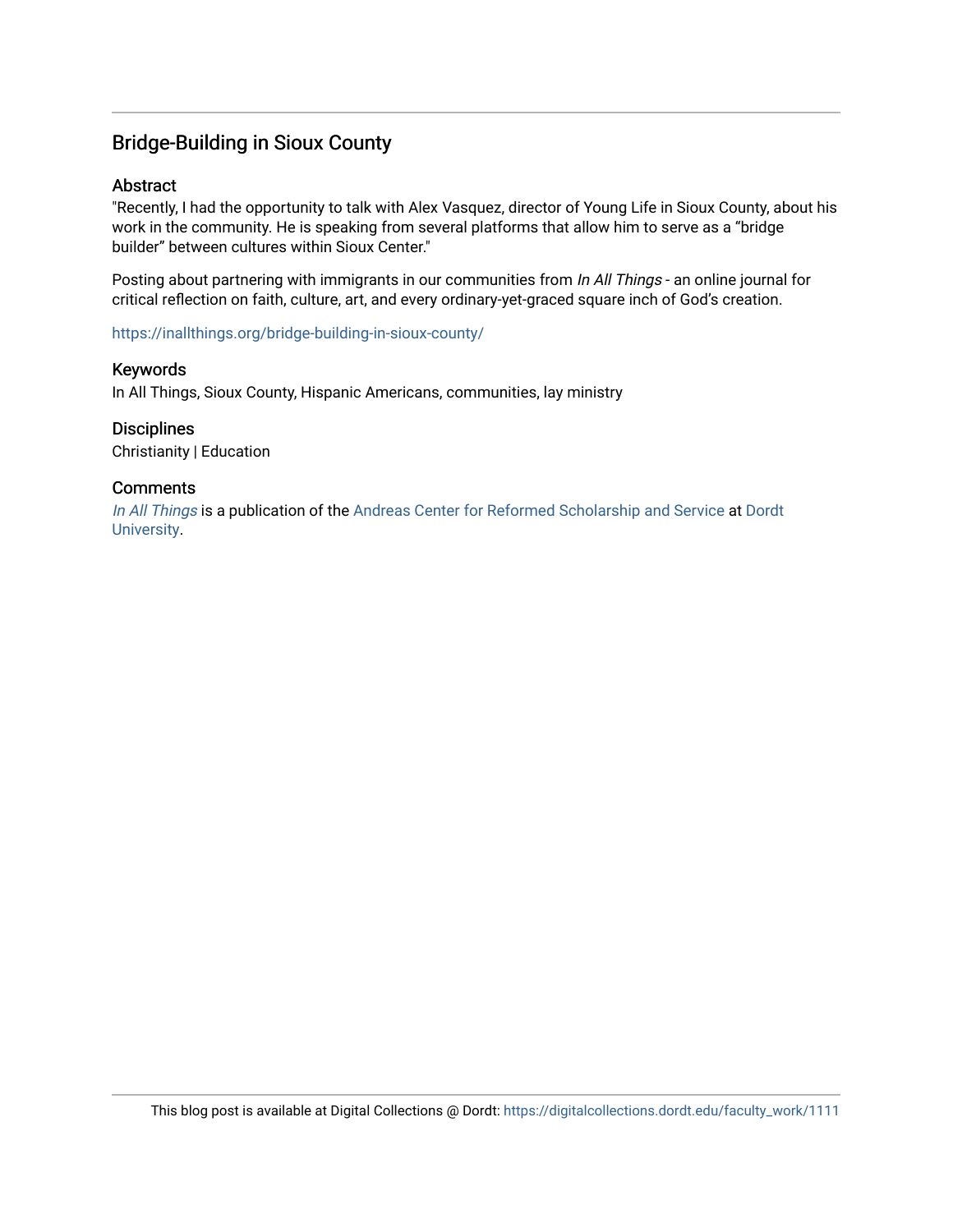

October 15, 2019

# **Bridge-Building in Sioux County**

## **Mary Beth Pollema**

*Since 1968, the United States has been celebrating Hispanic Heritage Month. This period lasts from September 15 to October 15, a time frame that encircles the liberation dates of Costa Rica, El Salvador, Honduras, Guatemala, and Nicaragua. We take time nationally recognize the deep roots of Latinos, to learn more about the vital impact they have had in our country, and to appreciate the vitality they bring to American culture.*

Recently, I had the opportunity to talk with Alex Vasquez, director of Young Life in Sioux County, about his work in the community. He is speaking from several platforms that allow him to serve as a "bridge builder" between cultures within Sioux Center. Vasquez is a Dordt alumni (2018) who was originally born in Colombia and raised in Dallas, Texas. Throughout his five years of living in Sioux Center, he has increasingly become aware of his calling. He believes God has placed him in the ministry of reconciliation through the message of the Gospel and the forming of relational partnerships within the community. The following are excerpts of the conversation that I had with Vasquez about his vision for this work, as well as the joys and challenges he is experiencing and ways that the campus community can partner with him.

#### **Tell me about the vision you have for your work as a cultural "bridge-builder" here in Sioux Center.**

I believe there's a lot of good people in this community and a lot of good resources. As well, there are a lot of needs, and the task is connecting both ends together. One way I have found to do this is with Young Life, which is directed primarily towards the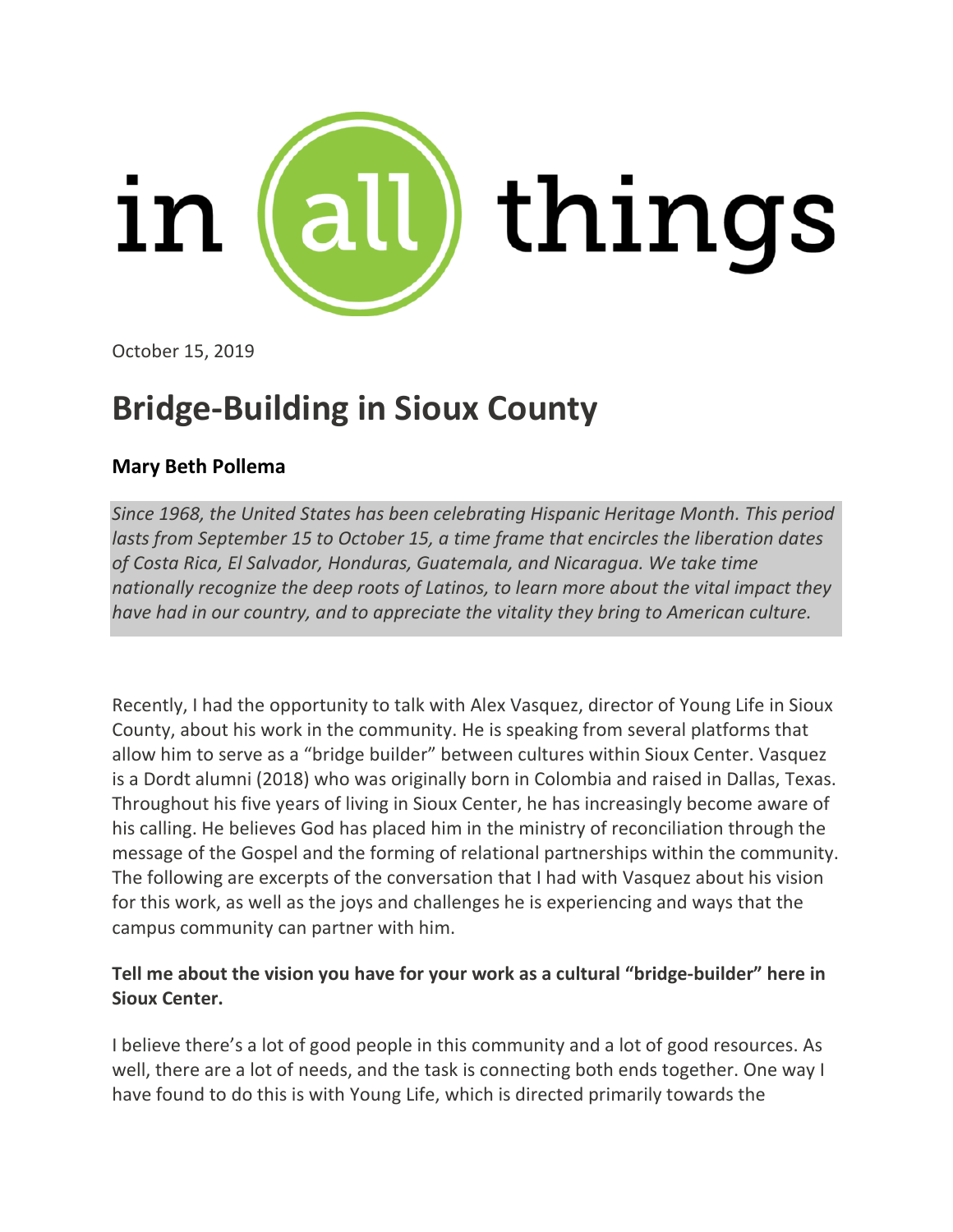youth. What I've discovered is that the more I delve into the youth program in this area, the more I learn about the traditions and norms of Sioux Center. This has made me ask bigger questions about families and communities. I feel like it's a rippling effect, because as I'm trying to really spark a revival in one area, it starts affecting other areas of the community.

## **Young Life is one way you've been able to make inroads. Are there other ways that you're connecting with the immigrant population?**

Young Life has been a platform for me, a vehicle to really make a difference in the areas that I'm speaking about. I believe that there are other ways, but in reality everything I've done has been in connection with Young Life. Another program, Juntos, is chance for me to connect to Hispanic youth in the area. I also have an office in Atlas, where I have the chance to act as an interpreter for people in the community, which includes advocating for immigrants. Every opportunity I've had to share my story—whether that's in a church, or an organization—is because of the influence of Gabriel Salguero, a speaker who came to Dordt last year. He said something that has stuck with me: he said it is one thing to do direct services and direct ministry really well; however, without advocacy you're never going to truly see a major change over the course of your ministry.

## **What have been some of the joys of this ministry so far?**

For me, the joys of this ministry have been watching the transformation in peoples' lives. I'll give you an example. With Juntos, there is a mother who came in to learn about the process of getting her daughter into college. Through helping her mom figure out the ropes, we were able to help her sign up for FAFSA, for scholarships, and all these things. As a result, the daughter was able to go to college. Along the way, I was welcomed into the house, ate a meal with them, and did life with them without really promoting Young Life. The mother then said, "I want these girls to learn from what you've done and what you're doing. What are ways to do that?" This opportunity opened up a conversation, and ended up with me inviting them to camp.

These are girls I would not really consider churched, or that would have a great understanding of the Gospel. I watched them grow throughout camp, and after coming back from camp they said, "Alex, I want to serve in any capacity. I don't know what that looks like." In that story, I got to see transformation in the kids' lives and in the family and not just spiritually. You see that they have grown in their vision of life when they begin to say, "We can do more. We can go to college. We can see a better future for our family." Ultimately, seeing transformation within a whole family is something beautiful. It wasn't just the result of one thing, either—it was multiple things coming together to make that happen.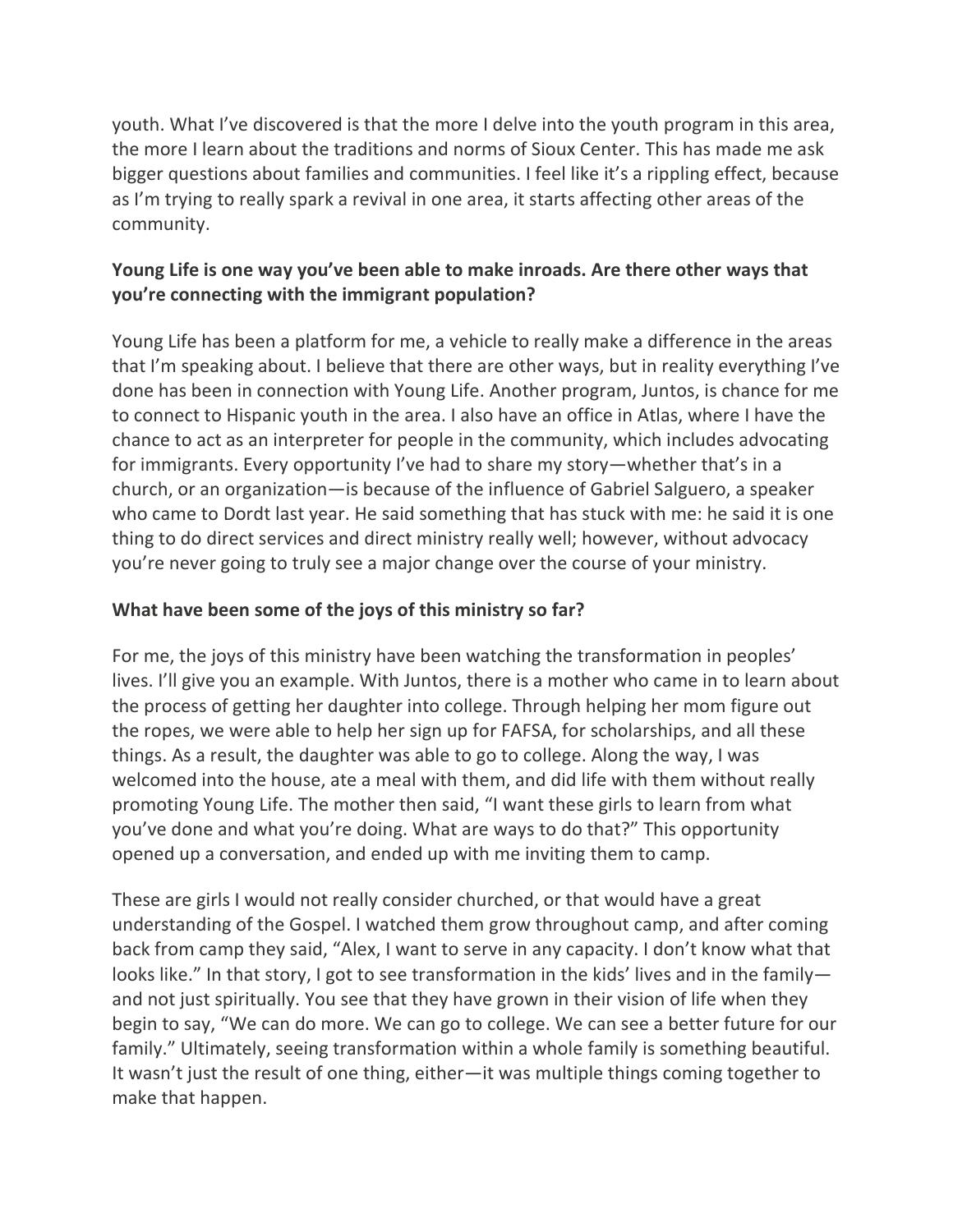#### **I'm sure there are challenges. What are they?**

Yes, there are challenges. When I first started Young Life in this area, I had just graduated and was excited. I was ready to make a difference, and I remember getting the notion that a lot of people wanted to tell me, "You're young, calm down. You don't know the ropes. You don't know all the challenges." My eager response would have been, "I know there's challenges, but I'm excited to go." There was also the sense of "We've tried, nothing happened" and quite a bit of people telling me, "Don't get political. Don't really put your name out there, or risk putting your reputation on the line." Another challenge that arose when I first started out in Young life was that of the difficulty I had fundraising.

## **Young Life is new to the area. How many years has it been here?**

This October marks our first year. Most people don't realize that the organization as a whole has been around for years. It's interesting to me, because when I came and realized that there wasn't a Young Life here, I was surprised! I grew up with it, and that's how I came to know the Lord.

## **How can others partner with you in building community among the various culture groups?**

One way to partner is to just listen, and try to understand. Regarding Young Life, that means sitting down and learning about the mission, coming to the events and discovering what's happening, and asking more questions. Another way is actually working in Atlas, raising awareness for people that are homeless—a shock in this very rich and wealthy area. We let them know that there are kids dropping out. It's through prayers, and partnering financially. It's giving of time. There's a lot of different things! The average church member will say, "Well, someone else will go. Someone else will do right." It's the white Anglo person saying, "I can't make a difference, so I'll just let someone else do it." It's the Hispanic saying, "Well, I can't make a difference, so I'll just keep my head down and let someone else do it." Partnering is something everyone can be more intentional about.

## **What should the dominant culture know in order to better serve the immigrant population?**

Instead of doing ministry *to*, we should try doing ministry *with*. The moment the group you're doing ministry with knows that you're doing ministry *to*, you lose them. For instance, if you go to a specific community within your larger community and say that you're doing missional efforts for them, it's a slap in the face because they're your